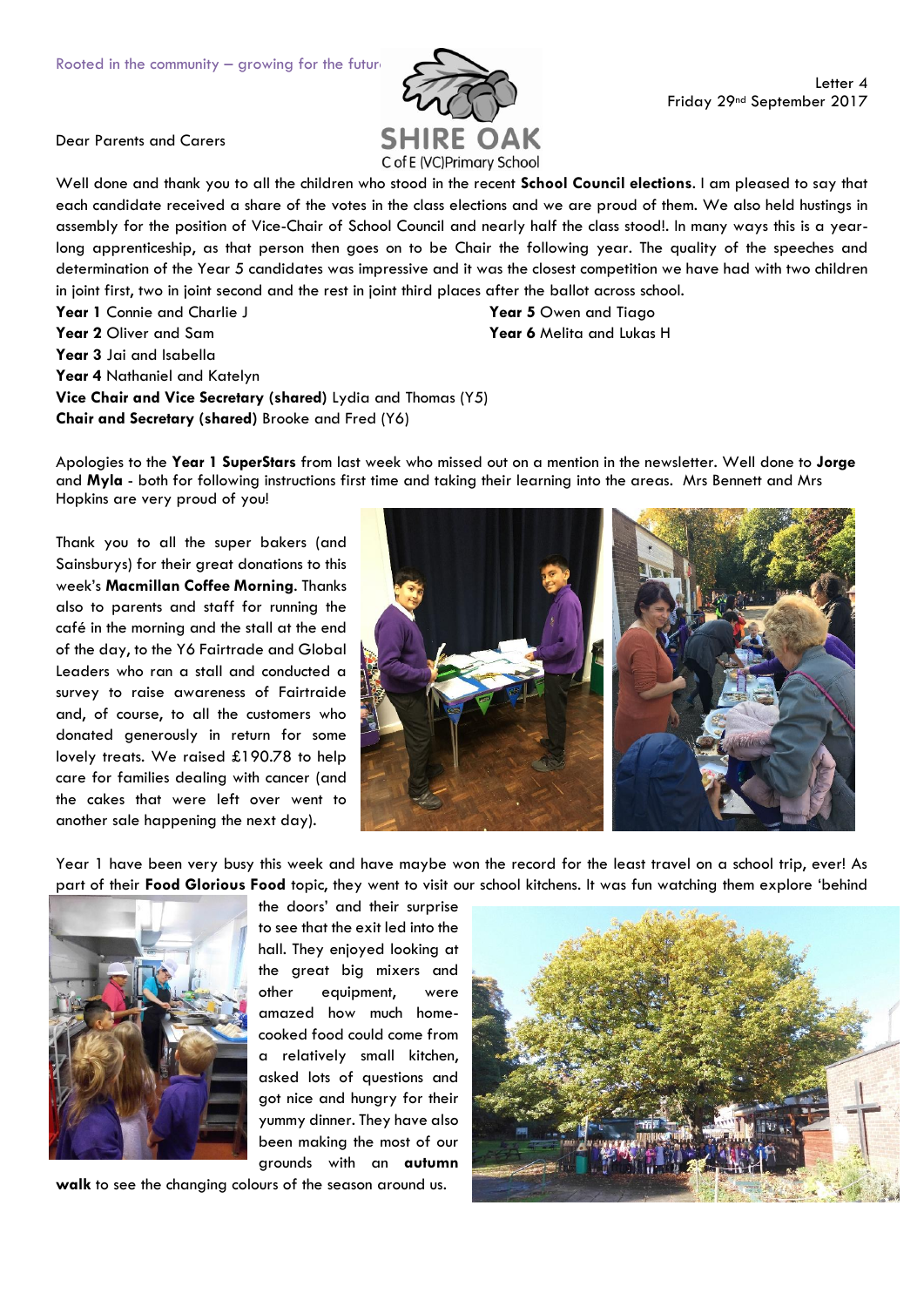Thank you to the parents who were able to join us this week for the **Reception Class Phonics Meeting**. If you couldn't make it, please make sure you pick up the handouts from the class teacher, Sarah Coulter, and ask her any questions that you have about the children learning to read and write. **Stay and Play** is a good time for those informal chats, and it was lovely to see so many parents, carers and grandparents at the first one of the year.

I hope you all have a great weekend.

Jane Astrid Devane Jane Astrid Devane [janead@shireoak.leeds.sch.uk](mailto:janead@shireoak.leeds.sch.uk)

Jill Dickinson (member of staff) and Caroline Walker (parent)

would like to invite you to an informal gardening club on Wednesday after school. They are hoping to run these sessions so that we can keep our grounds looking nice and a good place to learn. Experts and amateurs alike welcome (full instruction given to the nervous). Children are welcome if supervised by an adult.

## **DIARY DATES**

| Monday 2 <sup>nd</sup> October                                                   | Alive and Kicking theatre group working with Y3 (linked to Stone Age)                                     |
|----------------------------------------------------------------------------------|-----------------------------------------------------------------------------------------------------------|
| $\ast$<br>Wednesday 3rd October                                                  | Informal gardening club for families after school.                                                        |
| Thursday 5 <sup>th</sup> October                                                 | Y1 class assembly - all welcome! 9am in the hall.                                                         |
| $\ast$<br>Thursday 5 <sup>th</sup> October                                       | Steve Boothroyd, local historian, coming to talk to Y5 & Y6.                                              |
| Friday 6 <sup>th</sup> October                                                   | Harvest Festival, 9am (hall). All welcome. Please send in a non-perishable food gift.                     |
|                                                                                  | We donate the food to PAFRAS and the local Food Bank after the items are                                  |
|                                                                                  | displayed in our special Harvest Festival assembly. All the children take part in the                     |
|                                                                                  | assembly and each class shares some learning on the theme of harvest.                                     |
| Wednesday 11 <sup>th</sup> October                                               | Stay and Play for parents/carers of Reception, Y1 and Y2 at the start of the day.                         |
| Thursday 12 <sup>th</sup> October                                                | Individual school photos                                                                                  |
| Friday 13 <sup>th</sup> October                                                  | Y4 class assembly - all welcome! 9am in the hall.                                                         |
| Tues 17 <sup>th</sup> & Wed 18 <sup>th</sup> October                             | Parents and Carers Consultation evenings after school. All children have an                               |
|                                                                                  | appointment. Children in Y5 and Y6 are expected to attend with their adult.                               |
| Thursday 19 <sup>th</sup> October                                                | Movie Night                                                                                               |
| Friday 20 <sup>th</sup> October                                                  | TRAINING DAY school closed to children TBC                                                                |
| School closed until Sunday 29 <sup>th</sup> October for autumn half term holiday |                                                                                                           |
| Wednesday 1st November                                                           | Philosophy sessions with the university start today                                                       |
| Thursday 2 <sup>nd</sup> November                                                | Bun Sale run by Year 6 (Y6 please bring in cakes, children can bring up to 50p)                           |
| Thurs 2 <sup>nd</sup> & Fri 3 <sup>rd</sup> November                             | d:side Internet Safety sessions                                                                           |
| Friday 3rd November                                                              | Birthday of Guru Nanak assembly, 9am in the hall, all welcome to watch the children.                      |
| Monday 6 <sup>th</sup> November                                                  | Anti bullying theatre show                                                                                |
| Wednesday 8 <sup>th</sup> November                                               | French Day and House Team Hobby Half Day                                                                  |
| Friday 10 <sup>th</sup> November                                                 | Y3 class assembly, 9am, all welcome.                                                                      |
| Mon 13 <sup>th</sup> - Fri 17 <sup>th</sup> November                             | Anti Bullying Week (signing the pledge, assemblies, parent workshop, etc.)                                |
| Tuesday 14 <sup>th</sup> November                                                | Open Morning & display of homework 9:30 am. For current & prospective parents.                            |
| Wednesday 15 <sup>th</sup> November                                              | Meeting about maths for new Reception Class parents, 2pm, TBC.                                            |
| Friday 17 <sup>th</sup> November                                                 | Stay and Play for parents/carers of Reception, Y1 and Y2 at the start of the day.                         |
| Wednesday 22 <sup>nd</sup> November                                              | Winter Festival of Fire, straight after school.                                                           |
| Thursday 30 <sup>th</sup> November                                               | Year 5 Class assembly - all welcome! 9am in the hall.                                                     |
| Monday 4 <sup>th</sup> December                                                  | Bun Sale run by Year 5 (Y5 please bring in cakes, children can bring up to 50p)                           |
| Tuesday 5 <sup>th</sup> December                                                 | Dress rehearsal for nativity performances in front of the other classes                                   |
| Wednesday 6 <sup>th</sup> December                                               | Reception, Year 1 and Year 2 Christmas nativities. 9:30am and 1:30pm                                      |
| Wed 6 <sup>th</sup> - Fri 8 <sup>th</sup> December                               | Robinwood Residential for the Year 6 class                                                                |
| Tuesday 12 <sup>th</sup> December                                                | Carol Service at St Michael's Church 10:30am, all welcome!                                                |
| Tuesday 12 <sup>th</sup> December                                                | School Christmas lunch.                                                                                   |
|                                                                                  | Saturday 16 <sup>th</sup> January - Tuesday 2 <sup>nd</sup> January. School closed for Christmas holiday. |
| Tuesday 2 <sup>nd</sup> January                                                  | TRAINING DAY school closed to children                                                                    |
| Friday 5 <sup>th</sup> January                                                   | Reports to parents Y1-Y6 go home this week.                                                               |
| Monday 8 <sup>th</sup> January                                                   | Switched On Shire Oak Week (growth mindsets, etc.)                                                        |
| Wednesday 10 <sup>th</sup> January                                               | Open Morning                                                                                              |
| Thursday 11 <sup>th</sup> January                                                | Year 6 class assembly                                                                                     |